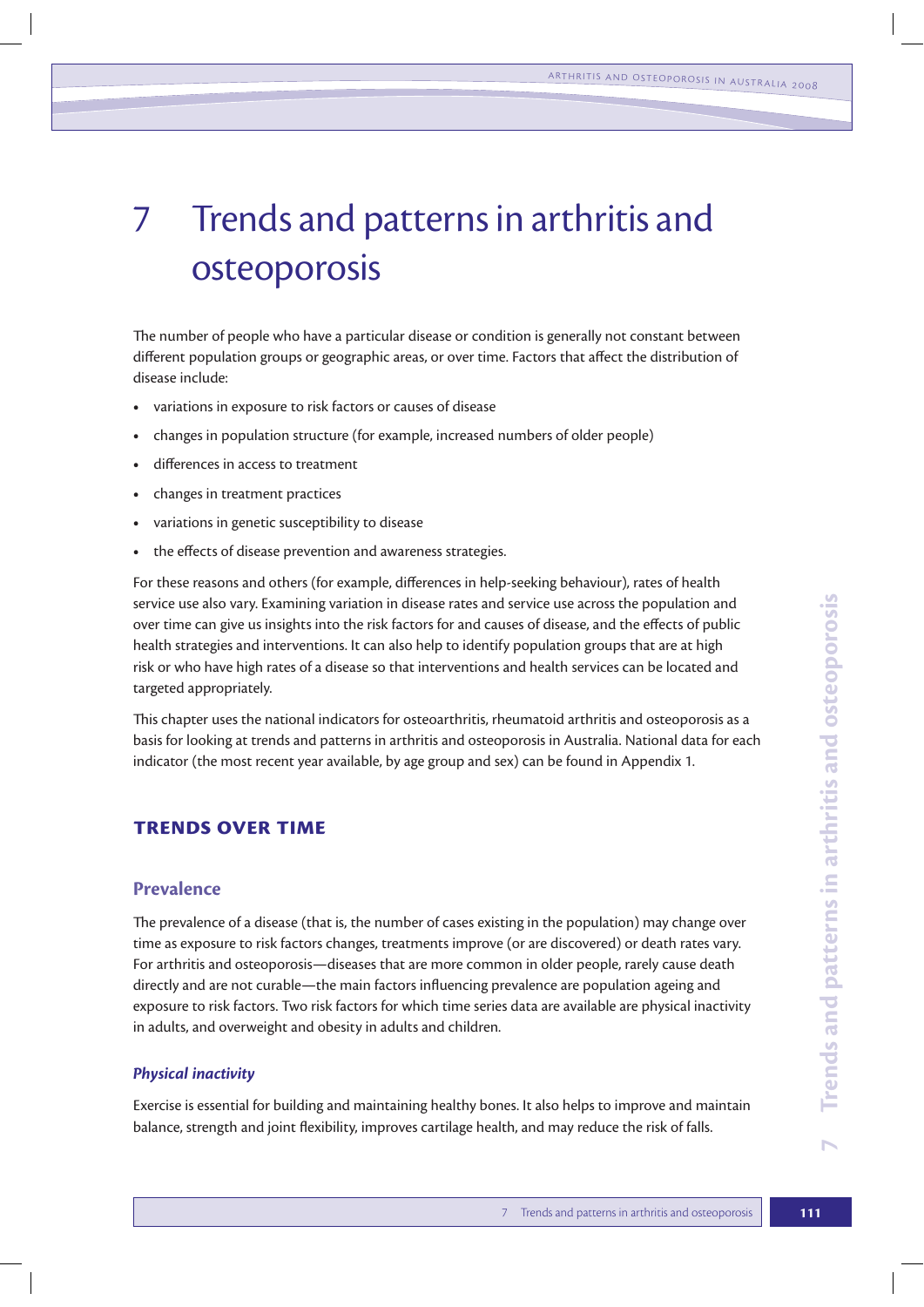Although the exact amount of exercise required for bone health is unclear, Australian and international guidelines recommend that adults undertake at least 30 minutes of moderate physical activity (such as brisk walking) on at least 5 days of the week for good health. Self-reported information from the Australia Bureau of Statistics' National Health Surveys (NHS) suggests that around 60% of Australian adults undertake less than this amount of activity, and that this has not changed significantly since 1989–90 (Table 7.1).

|         | 1989-90 | 1995 | 2001 | $2004 - 05$ |
|---------|---------|------|------|-------------|
| Males   | 58      | 58   | 57   | 58          |
| Females | 65      | 65   | 64   | 64          |
| Total   | 62      | 62   | 60   | 61          |

| Table 7.1: Proportion of adults undertaking insufficient physical activity, 1989-90 to 2004-05 |  |  |
|------------------------------------------------------------------------------------------------|--|--|
|------------------------------------------------------------------------------------------------|--|--|

*Notes*

1. Classified as undertaking less than 300 minutes of leisure-time activity during the two weeks prior to the survey, based on self-reported information.

2. Proportion of people aged 18 years or over.

3. Age-standardised to the Australian population as at 30 June 2001.

*Sources:* AIHW analysis of the 1989–90, 1995, 2001 and 2004–05 NHS CURFs.

#### *Overweight and obesity*

Although body mass is a factor in building strong bones, being overweight or obese increases the risk of osteoarthritis, particularly in the knees. Excess weight is also a risk factor for other chronic conditions such as heart disease and Type 2 diabetes. Self-reported information from the NHS suggests that the number of Australians who are overweight or obese is rising. Between 1989–90 and 2004–05, the proportion of adults who were overweight or obese increased from 45% to 67% in men and from 32% to 48% in women (Figure 7.1(a)).



*Notes*

- 1. Overweight and obesity in adults is classified as body mass index (BMI = weight/height2) of 25 or greater, based on self-reported height and weight. 2. Overweight and obesity in children is classified using age- and sex-specific BMI values as determined by Cole et al. (2000), and based on measured
- height and weight.

3. Rates for adults are age-standardised to the Australian population as at 30 June 2001.

*Sources:* AIHW analysis of the 1989–90, 1995, 2001 and 2004–05 NHS CURFs (adults) and Magarey et al. 2001 (children).

#### **Figure 7.1: Overweight and obesity in Australian adults and children**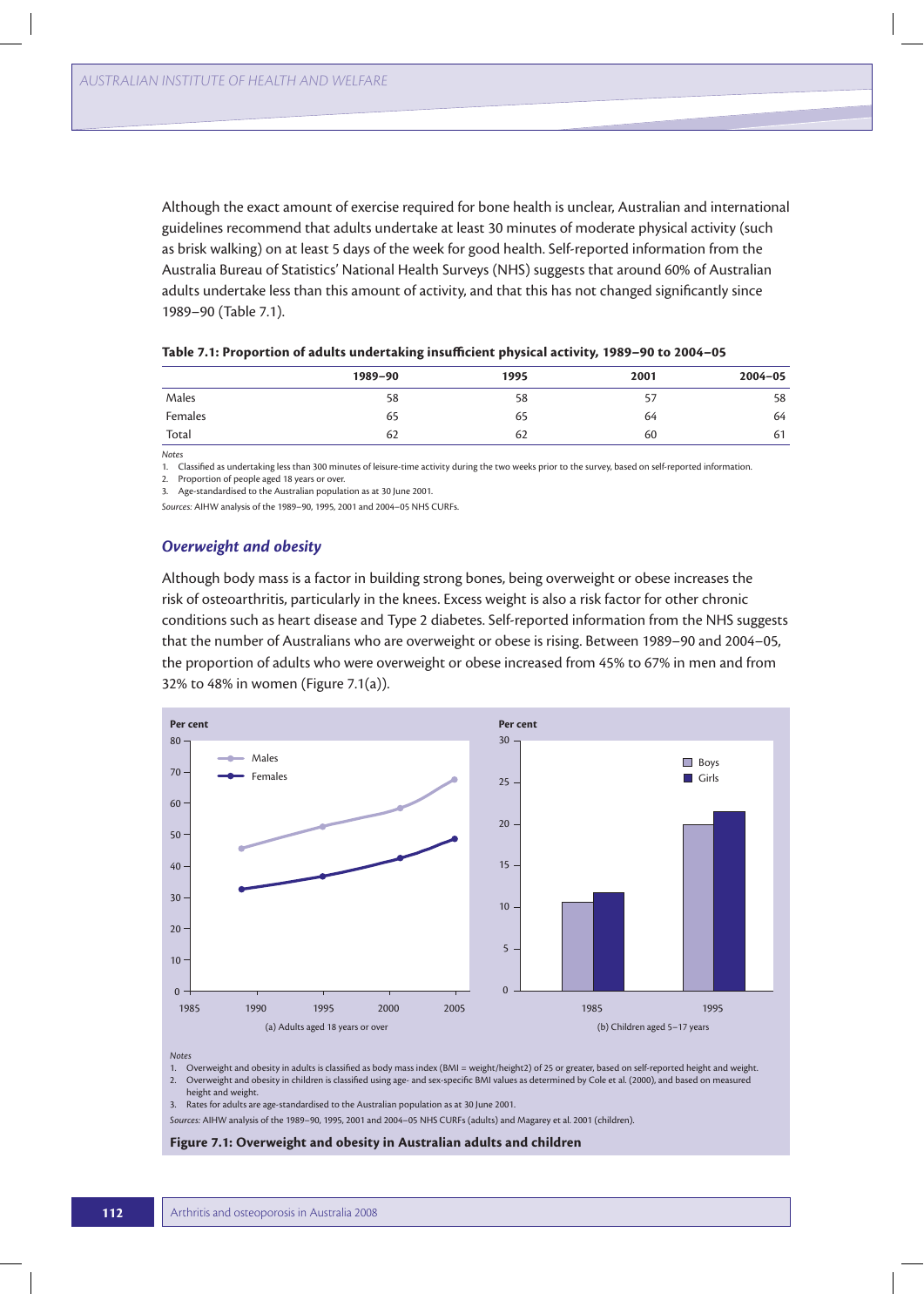Overweight and obesity among Australian children and adolescents is also believed to be increasing. The most recent national data show that the proportion of 5–17 year olds who were overweight or obese doubled between 1985 and 1995 (Figure 7.1(b)). More recent data collected in New South Wales and Western Australia suggest that the upward trend has continued (Booth et al. 2006; Hands et al. 2004).

### *Arthritis*

The prevalence of osteoarthritis in people aged 25 years or over (based on self-reported information) increased slightly between 1995 and 2004–05, from 8% to 9% among men and from 13% to 14% among women (Figure 7.2(a)). Over the same period, the prevalence of rheumatoid arthritis stayed relatively constant among males but decreased slightly in females.



2. Data for osteoarthritis includes people aged 25 years or over; data for rheumatoid arthritis includes all ages; data for osteoporosis includes people aged 40 years or over. 3. Age-standardised to the Australian population as at 30 June 2001.

*Sources:* AIHW analysis of the 1995, 2001 and 2004–05 NHS CURFs.

**Figure 7.2: Prevalence of arthritis and osteoporosis, 1995 to 2004–05**

It is believed that self-reported information may overestimate the prevalence of rheumatoid arthritis. The similarity to the word 'rheumatism' (which is a generic term describing painful, inflamed joints and muscles) may cause confusion and lead to reporting of rheumatoid arthritis in people who do not actually have the disease. Some of the apparent decrease in the prevalence of rheumatoid arthritis seen in Figure 7.2(a) could be due to a better understanding of these terms in the population.

#### *Osteoporosis*

Self-reported information suggests that the prevalence of osteoporosis in women aged 40 years or over increased rapidly between 2001 and 2004–05 (Figure 7.2(b)). It is likely that such a sharp increase is the result of greater awareness of osteoporosis among women and health professionals, leading to more cases being diagnosed, rather than a real increase in the number of cases. The prevalence of osteoporosis among men aged 40 years or over has also been increasing, but at a much slower rate.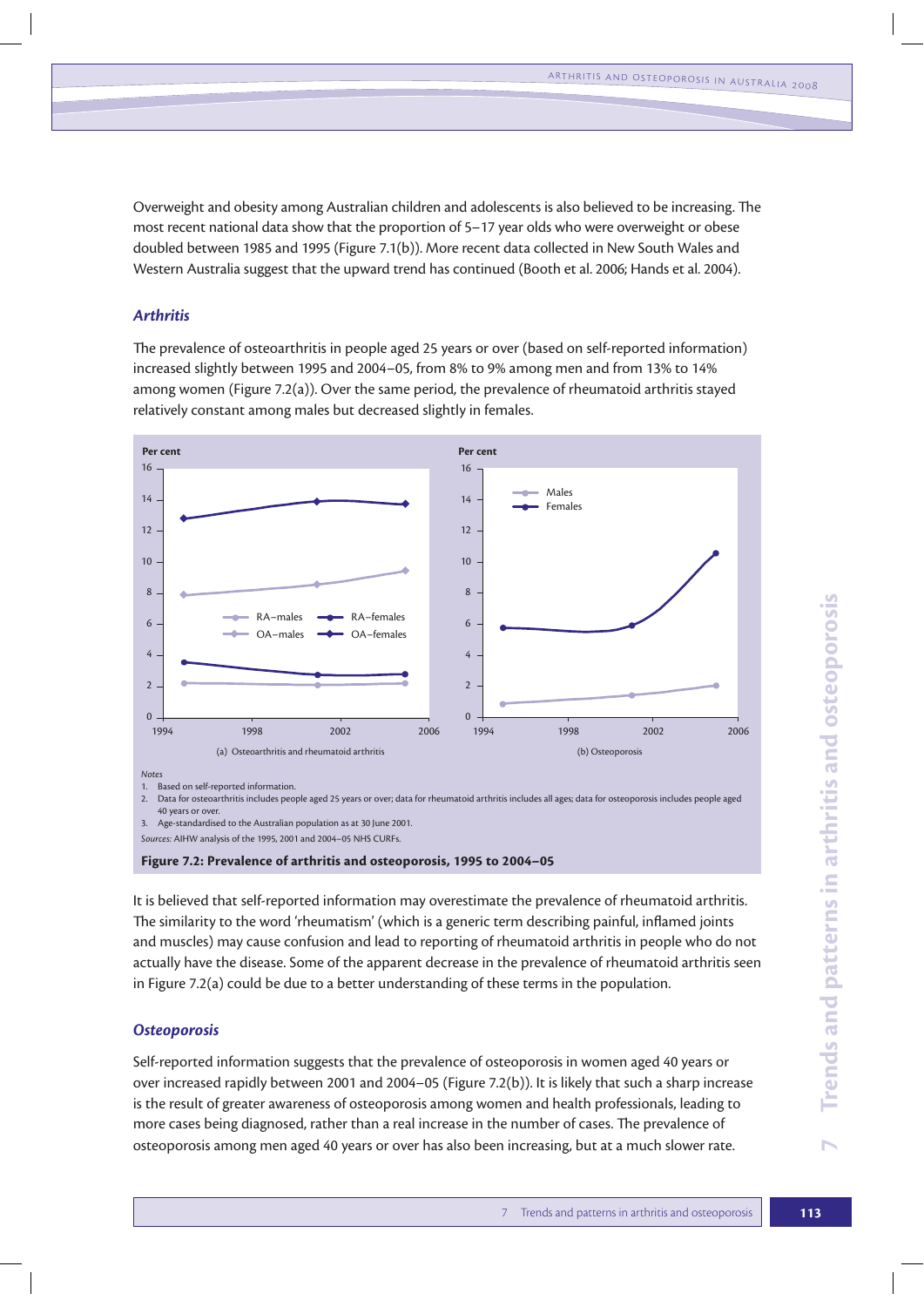## **Health service use**

Many factors influence the amount of health services used for a particular disease or condition. These include disease incidence and prevalence, disease severity, treatment patterns, and health service availability and accessibility, as well as cultural and personal choices about seeking and accepting medical assistance. The use of health services will vary as these factors change, both over time and across different population groups.

Two major forms of health service use for arthritis and osteoporosis are hip and knee replacements (mainly used for osteoarthritis) and hospital treatment of hip fractures (often the result of osteoporosis). This section presents information on changes in the use of these services over the past decade; variation in service use across the population is discussed later in this chapter.

#### *Hip and knee replacements*

When osteoarthritis is severe and conventional treatments (such as medications and physical therapies) do not provide sufficient relief, surgical replacement of the affected joint(s) with artificial components may be considered. These procedures can restore joint function, relieve pain and improve the quality of life, and have been shown to be a cost-effective treatment. The hips and knees are by far the most common joints replaced.



**Figure 7.3: Primary total hip and knee replacement rates, 1993–94 to 2006–07**

Demand for hip and knee replacement surgery is increasing worldwide, and Australia is no exception (Figure 7.3). The number of primary total hip replacements for arthritis increased by 92% between 1993–94 and 2006–07 (from 9,532 to 18,316), while the number of primary total knee replacements more than doubled over the same period (from 10,959 to 27,295). Rates of hip and knee replacements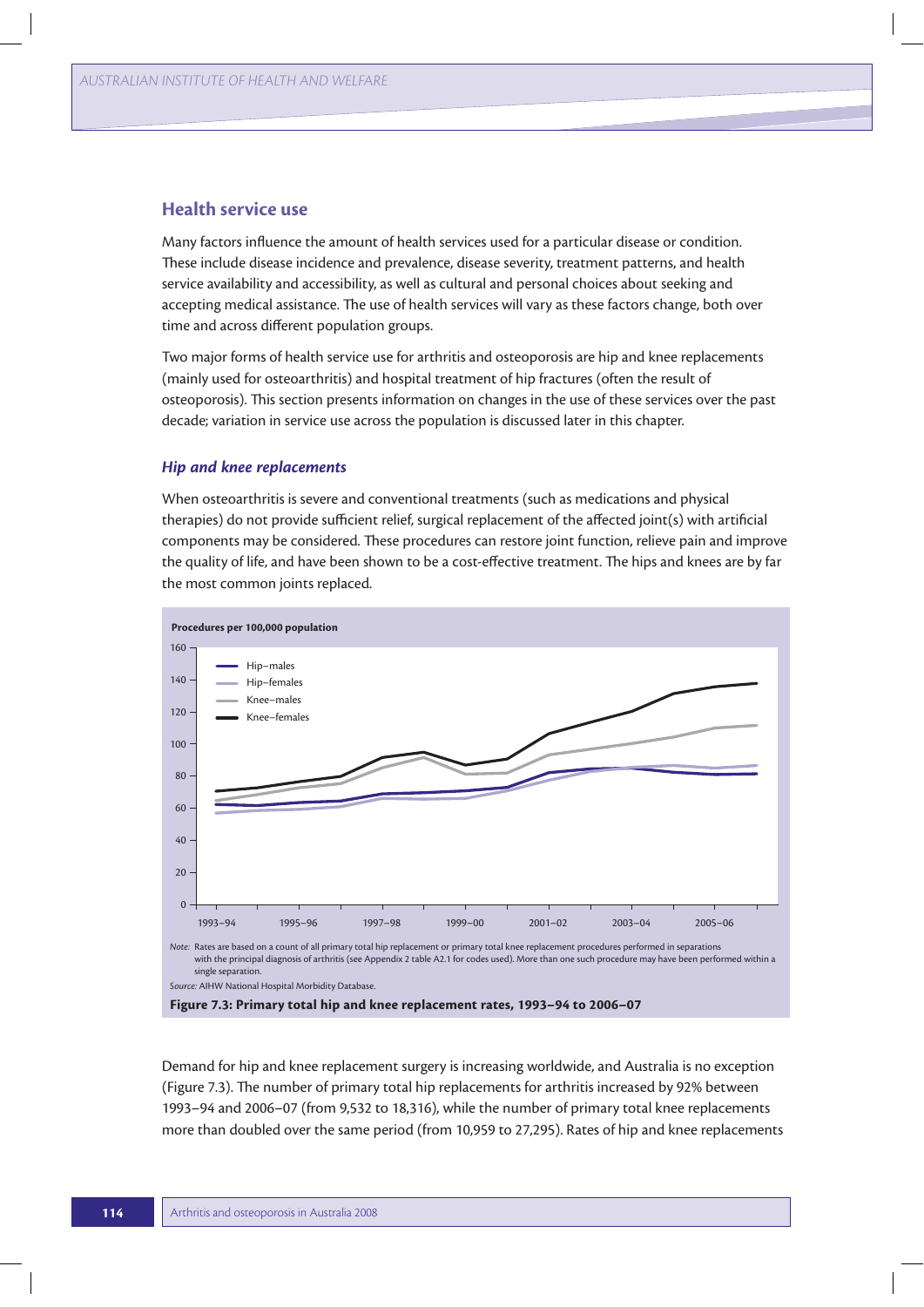have increased significantly in both the younger and oldest age groups, reflecting the rising demand for surgery at younger ages and improvements in medical techniques and outcomes enabling major surgery to be successfully undertaken on older persons.

## *Hip fractures*

A large proportion of minimal trauma fractures are treated in clinics or hospital emergency departments. Unfortunately data on these services in Australia are limited and it is not possible to determine the total number of minimal trauma fractures that occur. However, due to the severe nature of hip fractures, people with these fractures are almost always admitted to hospital for treatment, and so the number of minimal trauma hip fractures can be determined with reasonable accuracy.



*Source:* AIHW National Hospital Morbidity Database.

**Figure 7.4: Hospital separations for minimal trauma hip fracture, persons aged 40 years or over, 1995–96 to 2006–07**

Between 1995–96 and 1999–00 the rate of hospital separations for minimal trauma hip fracture was relatively stable. From 1999–00 to 2006–07 the rate decreased by 13% in men (from 131 to 114 separations per 100,000 population) and 15% in women (from 234 to 198 per 100,000) (Figure 7.4).

## **Mortality**

Arthritis and musculoskeletal conditions are not major contributors to mortality in Australia, accounting for around 1% of deaths. However, around 20% of these deaths are attributed to rheumatoid arthritis. People with rheumatoid arthritis are at increased risk of premature death, with a lifespan on average 5–10 years shorter than the general population (Kvien 2004). The systemic nature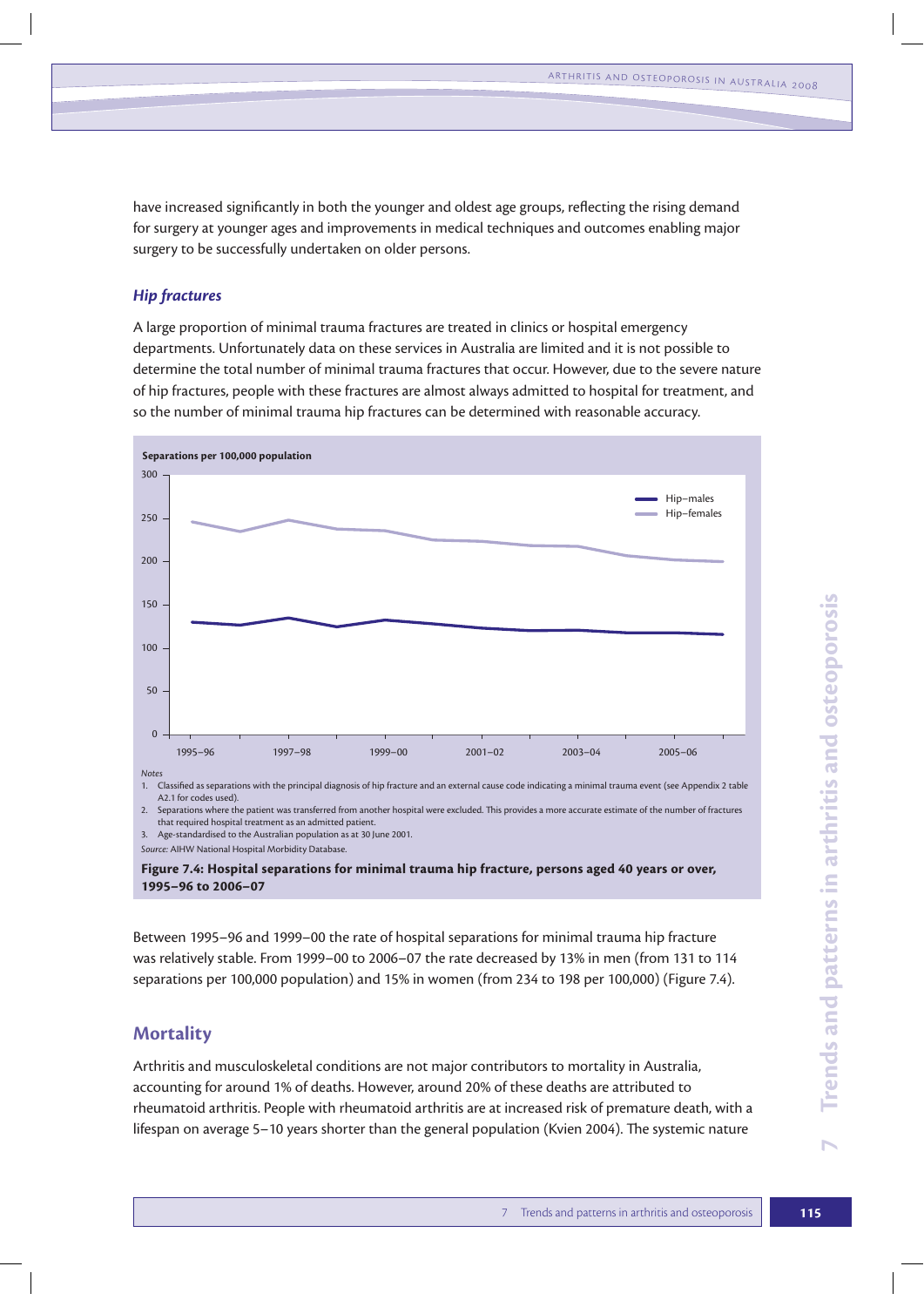of the disease can lead to life-threatening complications of the cardiovascular and respiratory systems (Gabriel et al. 2003). In addition, some of the treatments for rheumatoid arthritis can depress the immune system, leading to increased susceptibility to infection and the risk of immune-system-related diseases such as cancer (Sihvonen et al. 2004; Young et al. 2007).

Death rates for rheumatoid arthritis as the underlying or an associated cause of death did not vary greatly between 1999 and 2006 (Table 7.2). Females were more likely than males to have rheumatoid arthritis recorded on their death certificate.

|      | RA as the underlying cause of death |                               | RA as an associated cause of death |                |  |
|------|-------------------------------------|-------------------------------|------------------------------------|----------------|--|
| Year | <b>Males</b>                        | <b>Females</b>                | <b>Males</b>                       | <b>Females</b> |  |
|      |                                     | Deaths per million population |                                    |                |  |
| 1999 |                                     | 12                            | 24                                 | 37             |  |
| 2000 | 6                                   | 12                            | 23                                 | 38             |  |
| 2001 | 6                                   | 10                            | 23                                 | 37             |  |
| 2002 | 6                                   | 11                            | 23                                 | 38             |  |
| 2003 | 6                                   | 11                            | 21                                 | 38             |  |
| 2004 | 6                                   | 11                            | 21                                 | 34             |  |
| 2005 | 4                                   | 11                            | 20                                 | 31             |  |
| 2006 |                                     | 10                            | 25                                 | 32             |  |

| Table 7.2: Death rates for rheumatoid arthritis, 1999 to 2006 |  |  |  |  |  |  |  |  |  |  |
|---------------------------------------------------------------|--|--|--|--|--|--|--|--|--|--|
|---------------------------------------------------------------|--|--|--|--|--|--|--|--|--|--|

RA rheumatoid arthritis

*Note:* Age-standardised to the Australian population as at 30 June 2001.

*Source:* AIHW National Mortality Database.

# **Population variation**

## **Rural and remote Australians**

Australians living in rural and remote areas generally experience poorer health than their major city counterparts. On average, people living in more inaccessible regions of Australia are disadvantaged with regard to educational and employment opportunities, income, access to goods and services and, in some areas, access to basic necessities such as clean water and fresh food (AIHW 2008b). Other factors including the types of work available, socioeconomic status of residents and cultural or societal 'norms' may also influence the health of people living in different areas of Australia.

Men and women living in outer regional, remote or very remote areas ('outer areas') are more likely to be overweight or obese than those in major cities, and men in outer areas are more likely to undertake insufficient physical activity (Table 7.3). But despite these risk factors, people in outer areas are not significantly more likely than those in major cities to self-report having been diagnosed with arthritis or osteoporosis. In fact, women in the outer areas are less likely to self-report that they have been told by a doctor that they have osteoporosis. It is possible that people living in the outer areas may be less likely to attend a doctor and so obtain a diagnosis of arthritis or osteoporosis. However, people living outside major cities are more likely to have primary total hip and knee replacements than those in major cities. This difference has been reported in several international studies and may be related to the higher proportion of people with manual occupations (such as farming) in non-urban areas (Dunsmuir et al. 1996; Thelin & Holmberg 2007; Willis et al. 2000).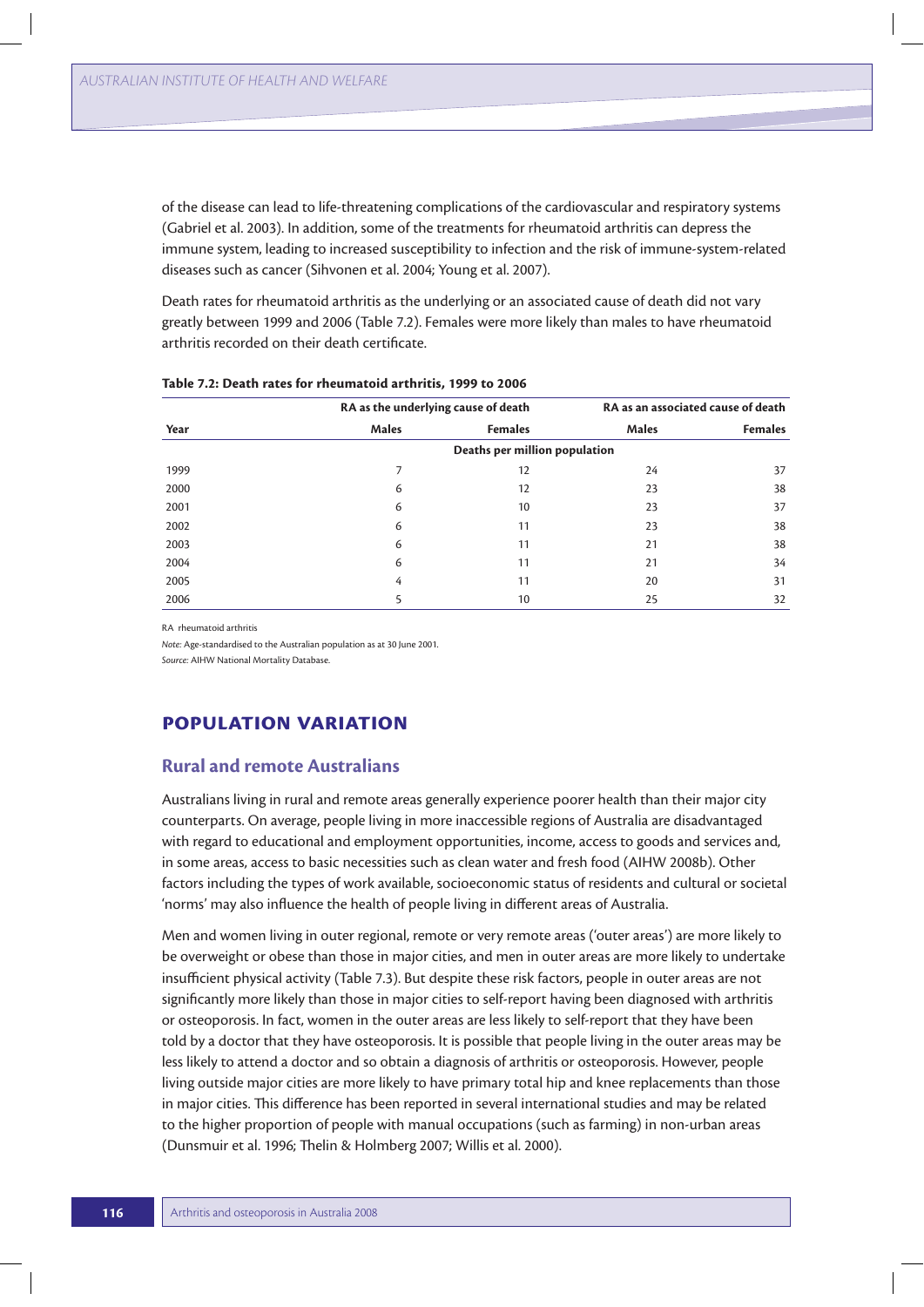|                                                                                             | <b>Males</b>   |           | <b>Females</b> |                      |              |            |           |                      |
|---------------------------------------------------------------------------------------------|----------------|-----------|----------------|----------------------|--------------|------------|-----------|----------------------|
|                                                                                             | <b>MC</b>      |           | rate ratio     |                      | <b>MC</b>    | rate ratio |           |                      |
| Indicator                                                                                   | rate           | <b>MC</b> | <b>IR</b>      | Outer <sup>(a)</sup> | rate         | МC         | <b>IR</b> | Outer <sup>(a)</sup> |
| Insufficient physical activity<br>(per cent of people aged 18 years or over)                | 56             | 1.00      | 1.05           | $*1.16$              | 64           | 1.00       | 1.00      | 1.00                 |
| Overweight or obese<br>(per cent of people aged 18 years or over)                           | 60             | 1.00      | 1.02           | $*1.12$              | 43           | 1.00       | $*1.09$   | $*1.10$              |
| Prevalence of osteoarthritis<br>(per cent of people aged 25 years or over)                  | 7              | 1.00      | 1.21           | 0.98                 | 12           | 1.00       | 1.15      | 0.88                 |
| Prevalence of rheumatoid arthritis (per cent)                                               | 1              | 1.00      | 1.38           | 1.09                 | $\mathbf{2}$ | 1.00       | 1.41      | 1.32                 |
| Prevalence of osteoporosis<br>(per cent of people aged 40 years or over)                    | $\overline{2}$ | 1.00      | 1.08           | 0.84                 | 11           | 1.00       | 0.86      | $*0.65$              |
| Primary total hip replacements for arthritis<br>(number per 100,000 population)             | 75             | 1.00      | $*1.37$        | $*1.27$              | 102          | 1.00       | $*1.12$   | 1.01                 |
| Primary total knee replacements for arthritis<br>(number per 100,000 population)            | 98             | 1.00      | $*1.38$        | $*1.27$              | 146          | 1.00       | $*1.14$   | $*1.09$              |
| Minimal trauma hip fractures (number per<br>100,000 population aged 40 years or over) $(b)$ | 100            | 1.00      | 1.00           | 1.02                 | 246          | 1.00       | $*1.04$   | $*1.16$              |
| Rheumatoid arthritis as underlying cause of<br>death (deaths per million population)        | 3              | 1.00      | 1.21           | $*2.67$              | 10           | 1.00       | $*1.60$   | 1.33                 |
| Rheumatoid arthritis as associated cause of<br>death (deaths per million population)        | 19             | 1.00      | 1.16           | 1.04                 | 36           | 1.00       | $*1.21$   | $*1.38$              |

#### **Table 7.3: Indicators for arthritis and osteoporosis by sex and geographic area of residence**

MC major cities

IR inner regional

\* Significantly different from the rate in major cities.

(a) Hospital and mortality data include outer regional, remote and very remote areas. Data for physical activity, overweight and obesity, and disease prevalence does not include very remote areas.

(b) Separations where the patient was transferred from another hospital were excluded. This provides a more accurate estimate of the number of fractures that required hospital treatment as an admitted patient.

*Notes*

1. Rate ratios are a comparison of the number of events (or people self-reporting the characteristic) observed compared with the number that would be expected if the rate in major cities applied in all areas. See Appendix 2 for further information.

2. Area of residence is classified using the Australian Standard Geographic Classification devised by the ABS. See Appendix 2 for further information.

3. Data for physical activity, overweight and obesity, and disease prevalence are for 2004–05. Hospital data are for 2006–07. Mortality data are for 2006. *Sources:* AIHW analysis of the 2004–05 NHS CURF, AIHW National Hospital Morbidity Database and AIHW National Mortality Database.

# **Aboriginal and Torres Strait Islander people**

Australia's Indigenous peoples have much poorer health than other Australians across a wide range of measures. They have a lower life expectancy, are more likely to experience disability and reduced quality of life, and have a higher prevalence of diseases such as Type 2 diabetes, chronic kidney disease, cardiovascular disease and acute rheumatic fever (ABS & AIHW 2008).

\*2.67 10 1.00 \*1.60 1.33<br>
1.04 36 1.00 \*1.21 \*1.38<br>
1.04 36 1.00 \*1.21 \*1.38<br>
physical activity, overweight and obesity, and disease prevalence<br>
rovides a more accurate estimate of the number of fractures that<br>
resitci o Indigenous people are more likely than non-Indigenous people to undertake insufficient physical activity, and Indigenous females are more likely than non-Indigenous females to be overweight or obese (Table 7.4). As might be expected, given these and other risk factors (such as smoking and injury), Indigenous people are more likely to report being diagnosed with osteoarthritis or rheumatoid arthritis, compared with non-Indigenous people. The onset of arthritis also occurs at a younger age in Indigenous people compared with other Australians (AIHW: Rahman et al. 2005). Despite this, they are much less likely than other Australians to have a hip or knee replacement. Factors that may affect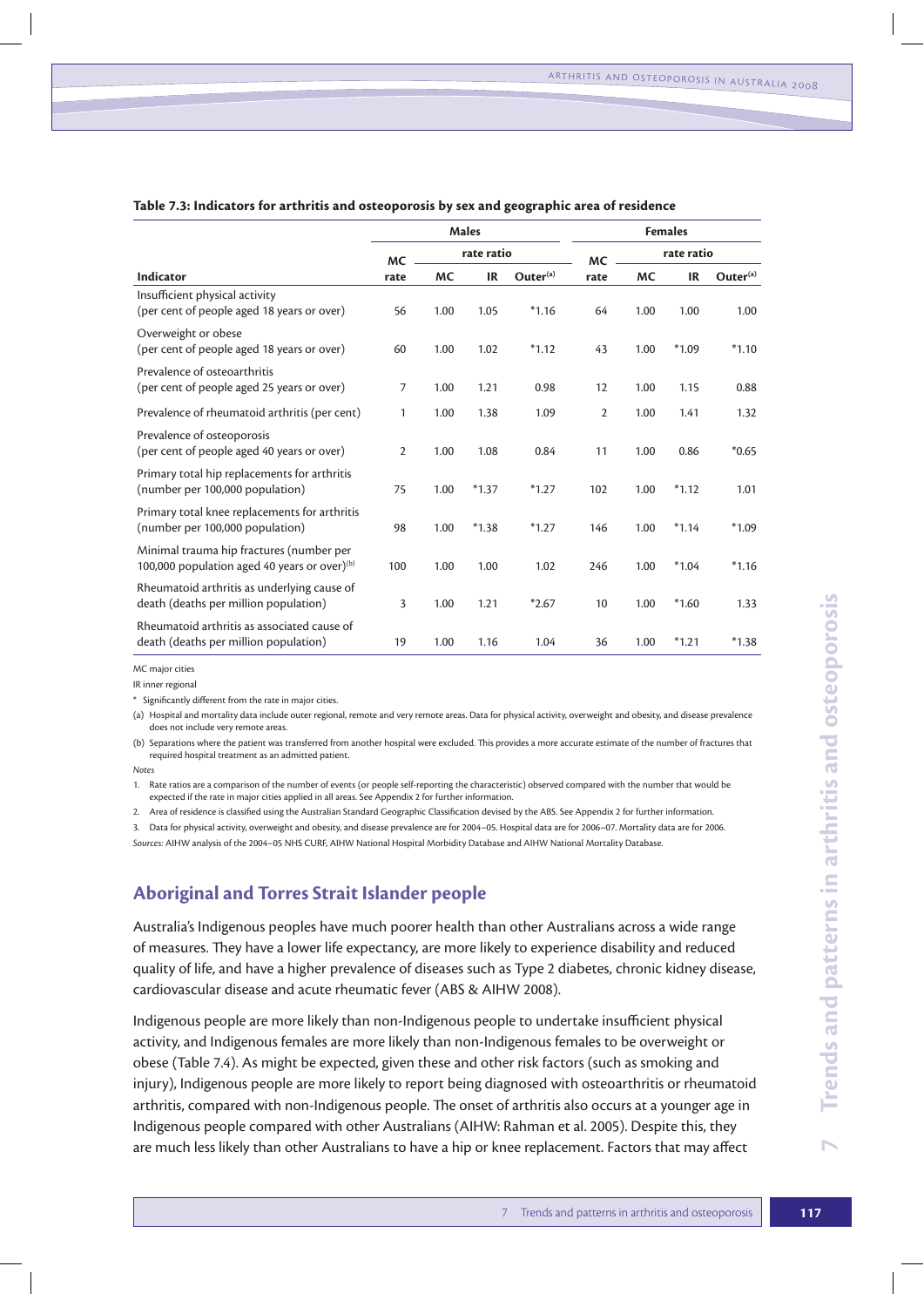access to joint replacement among Indigenous people include cost, transport difficulties, problems with accessing culturally appropriate care, remoteness and treatment preferences.

Indigenous males are also more likely to report being diagnosed with osteoporosis, compared with non-Indigenous males, and are twice as likely as other Australian males to have a hip fracture. But although Indigenous females are more likely than other Australian females to have a hip fracture, they are less likely to report being diagnosed with osteoporosis.

|                                                                                          | <b>Males</b>       |            | <b>Females</b>     |            |  |
|------------------------------------------------------------------------------------------|--------------------|------------|--------------------|------------|--|
| Indicator                                                                                | Non-<br>Indigenous | Indigenous | Non-<br>Indigenous | Indigenous |  |
|                                                                                          | rate               | rate ratio | rate               | rate ratio |  |
| Insufficient physical activity<br>(per cent of people aged 18 years or over) $(a)$       | 58                 | $*1.17$    | 63                 | $*1.24$    |  |
| Overweight or obese<br>(per cent of people aged 18 years or over)                        | 62                 | 1.05       | 45                 | $*1.41$    |  |
| Prevalence of osteoarthritis<br>(per cent of people aged 25 years or over) $(a)$         | 8                  | $*1.49$    | 12                 | $*1.42$    |  |
| Prevalence of rheumatoid arthritis (per cent) <sup>(a)</sup>                             | $\overline{2}$     | 1.89       | $\overline{2}$     | $*1.96$    |  |
| Prevalence of osteoporosis<br>(per cent of people aged 40 years or over)                 | $\overline{2}$     | $*2.48$    | 11                 | $*0.59$    |  |
| Primary total hip replacements for arthritis<br>(number per 100,000 population)          | 80                 | $*0.36$    | 93                 | $*0.19$    |  |
| Primary total knee replacements for arthritis<br>(number per 100,000 population)         | 109                | $*0.47$    | 149                | $*0.43$    |  |
| Minimal trauma hip fractures (number per 100,000<br>population aged 40 years or over)(a) | 103                | $*2.01$    | 259                | $*1.25$    |  |

#### **Table 7.4: Indicators for arthritis and osteoporosis by sex and Indigenous status**

\* Significantly different from the rate in the non-Indigenous population.

(a) Includes persons living in non-remote areas of Australia only.

*Notes*

1. Data for non-Indigenous Australians are crude rates. Data for Indigenous Australians are indirectly standardised rate ratios relative to the non-Indigenous population.

2. Rate ratios are a comparison of the number of events (or people self-reporting the characteristic) observed compared with the number that would be expected if the rate among non-Indigenous Australians applied among Indigenous Australians (see Appendix 2).

3. The numbers were too low to allow analysis of deaths related to arthritis or osteoporosis for the Indigenous population.

4. Data for physical activity, overweight and obesity, and disease prevalence are for 2004–05. Hospital data are for 2005–07.

5. Data on joint replacements and minimal trauma fracture are for NSW, Victoria, Queensland, SA, WA and NT only and may not be representative of other jurisdictions.

*Sources:* AIHW analysis of the 2004–05 NATSIHS CURF and AIHW National Hospital Morbidity Database.

## **Socioeconomically disadvantaged groups**

Socioeconomic status is influenced by a range of factors, including employment status, occupation, income and education level. A person's socioeconomic status can affect where they live and in what conditions, the food they eat and the types of services they use. People who live in the most socioeconomically disadvantaged areas of Australia often experience poorer health than those who live in the least disadvantaged areas (AIHW 2008a).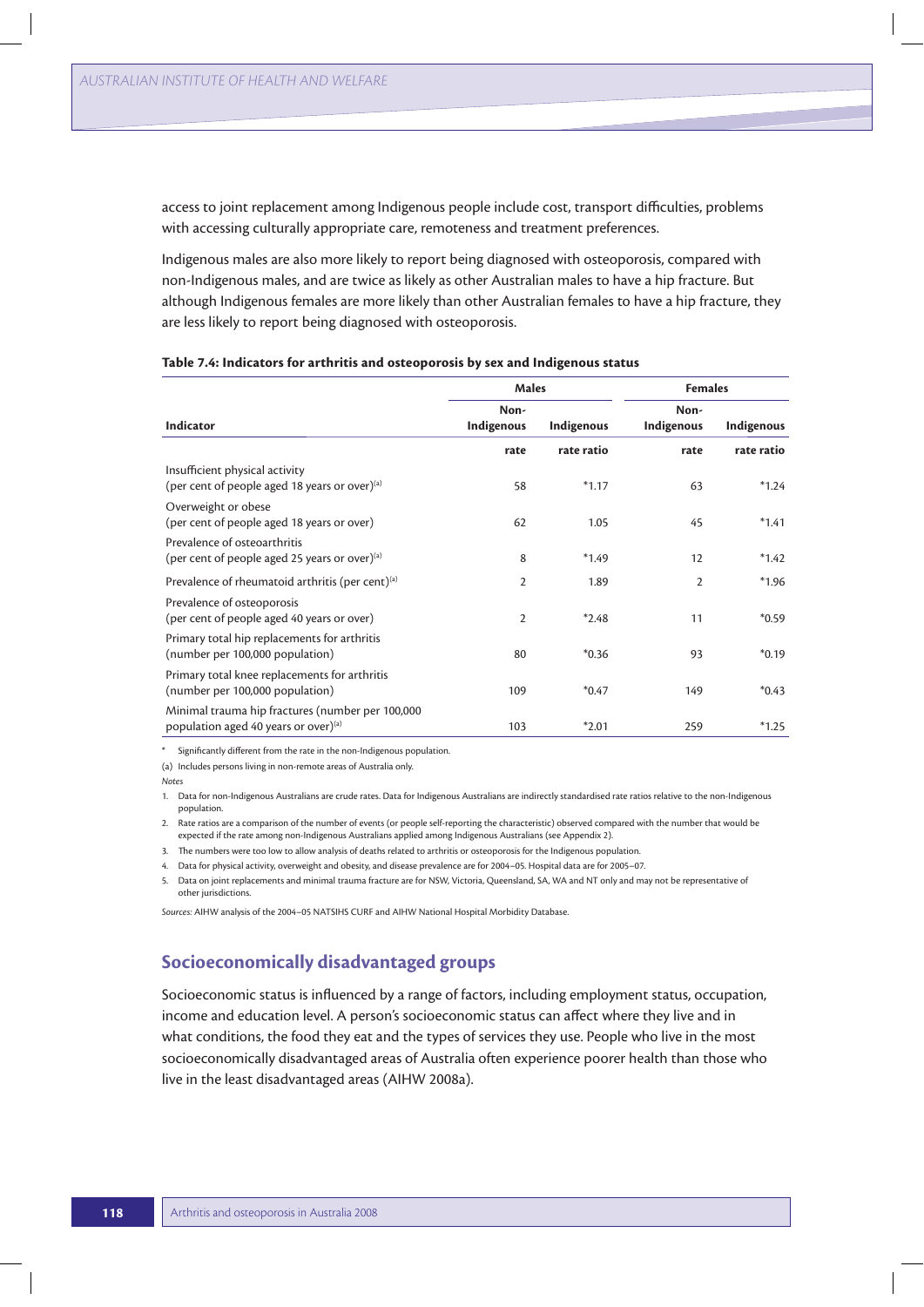Issues of location and cost can mean that socioeconomically disadvantaged Australians may have difficulty accessing health services and obtaining specialised treatments. They are also less likely to take advantage of screening tests such as Pap smears (ABS 2002). People living in socioeconomically disadvantaged areas are more likely to display health risk factors such as smoking, lack of exercise and obesity (ABS 2006), and are more likely to be exposed to environmental and occupational hazards (for example, heavy lifting, use of dangerous machinery, and exposure to dust and chemicals) (Evans & Kantrowicz 2002).

|                                                                                                                                                                                                                                                                                                                                                                                                                                                                                                                                                                                                                                                                                                                                                                                                                                                                                                                                                                                                                                                             |                                 |                                | <b>Males</b><br><b>Females</b>                    |                                |  |  |  |
|-------------------------------------------------------------------------------------------------------------------------------------------------------------------------------------------------------------------------------------------------------------------------------------------------------------------------------------------------------------------------------------------------------------------------------------------------------------------------------------------------------------------------------------------------------------------------------------------------------------------------------------------------------------------------------------------------------------------------------------------------------------------------------------------------------------------------------------------------------------------------------------------------------------------------------------------------------------------------------------------------------------------------------------------------------------|---------------------------------|--------------------------------|---------------------------------------------------|--------------------------------|--|--|--|
| Indicator                                                                                                                                                                                                                                                                                                                                                                                                                                                                                                                                                                                                                                                                                                                                                                                                                                                                                                                                                                                                                                                   | Least<br>disadvantaged<br>fifth | Most<br>disadvantaged<br>fifth | Least<br>disadvantaged<br>fifth                   | Most<br>disadvantaged<br>fifth |  |  |  |
|                                                                                                                                                                                                                                                                                                                                                                                                                                                                                                                                                                                                                                                                                                                                                                                                                                                                                                                                                                                                                                                             | rate                            | rate ratio                     | rate                                              | rate ratio                     |  |  |  |
| Insufficient physical activity<br>(per cent of people aged 18 years or over)                                                                                                                                                                                                                                                                                                                                                                                                                                                                                                                                                                                                                                                                                                                                                                                                                                                                                                                                                                                | 51                              | $*1.27$                        | 55                                                | $*1.26$                        |  |  |  |
| Overweight or obese<br>(per cent of people aged 18 years or over)                                                                                                                                                                                                                                                                                                                                                                                                                                                                                                                                                                                                                                                                                                                                                                                                                                                                                                                                                                                           | 59                              | 1.10                           | 36                                                | $*1.41$                        |  |  |  |
| Prevalence of osteoarthritis<br>(per cent of people aged 25 years or over)                                                                                                                                                                                                                                                                                                                                                                                                                                                                                                                                                                                                                                                                                                                                                                                                                                                                                                                                                                                  | 7                               | 1.28                           | 10                                                | 1.25                           |  |  |  |
| Prevalence of rheumatoid arthritis (per cent)                                                                                                                                                                                                                                                                                                                                                                                                                                                                                                                                                                                                                                                                                                                                                                                                                                                                                                                                                                                                               | $\mathbf{1}$                    | 2.18                           | 2                                                 | 1.37                           |  |  |  |
| Prevalence of osteoporosis<br>(per cent of people aged 40 years or over)                                                                                                                                                                                                                                                                                                                                                                                                                                                                                                                                                                                                                                                                                                                                                                                                                                                                                                                                                                                    | $\mathbf{1}$                    | 2.34                           | 11                                                | 0.76                           |  |  |  |
| Primary total hip replacements for arthritis<br>(number per 100,000 population)                                                                                                                                                                                                                                                                                                                                                                                                                                                                                                                                                                                                                                                                                                                                                                                                                                                                                                                                                                             | 88                              | $*0.88$                        | 120                                               | $*0.80$                        |  |  |  |
| Primary total knee replacements for arthritis<br>(number per 100,000 population)                                                                                                                                                                                                                                                                                                                                                                                                                                                                                                                                                                                                                                                                                                                                                                                                                                                                                                                                                                            | 96                              | $*1.11$                        | 139                                               | $*1.15$                        |  |  |  |
| Minimal trauma hip fractures (number per<br>100,000 population aged 40 years or over)                                                                                                                                                                                                                                                                                                                                                                                                                                                                                                                                                                                                                                                                                                                                                                                                                                                                                                                                                                       | 98                              | $*1.09$                        | 263                                               | 1.00                           |  |  |  |
| Rheumatoid arthritis as underlying cause of<br>death (deaths per million population)                                                                                                                                                                                                                                                                                                                                                                                                                                                                                                                                                                                                                                                                                                                                                                                                                                                                                                                                                                        | 4                               | 1.07                           | 14                                                | 1.06                           |  |  |  |
| Rheumatoid arthritis as associated cause of<br>death (deaths per million population)                                                                                                                                                                                                                                                                                                                                                                                                                                                                                                                                                                                                                                                                                                                                                                                                                                                                                                                                                                        | 17                              | $*1.29$                        | 39                                                | $*1.13$                        |  |  |  |
| Significantly different from the rate in the least disadvantaged fifth of the population.<br>Notes<br>1. Socioeconomic status of area of residence was determined using the Index of Disadvantage as calculated by the ABS (see Appendix 2).<br>2. Data for the least disadvantaged fifth are crude rates. Data for the most disadvantaged fifth are indirectly standardised rate ratios relative to the least<br>disadvantaged fifth population.<br>3. Rate ratios are a comparison of the number of events (or people self-reporting the characteristic) observed compared with the number that would be<br>expected if the rate in the least disadvantaged fifth applied in the most disadvantaged fifth. See Appendix 2 for further information.<br>4. Data for physical activity, overweight and obesity, and disease prevalence are for 2004–05. Hospital data are for 2005–06. Mortality data are for 2004–2006.<br>Sources: AIHW analysis of the 2004–05 NHS CURF, AIHW Natiownal Hospital Morbidity Database and AIHW National Mortality Database. |                                 |                                |                                                   |                                |  |  |  |
| People living in the most disadvantaged areas of Australia were more likely than those in the least<br>disadvantaged areas to undertake insufficient physical activity (Table 7.5). Females in these areas were<br>also more likely to be overweight or obese. Correspondingly, people in the most disadvantaged areas<br>tended to be more likely than those in the least disadvantaged areas to report being diagnosed with<br>arthritis, but the difference was not statistically significant.                                                                                                                                                                                                                                                                                                                                                                                                                                                                                                                                                           |                                 |                                |                                                   |                                |  |  |  |
|                                                                                                                                                                                                                                                                                                                                                                                                                                                                                                                                                                                                                                                                                                                                                                                                                                                                                                                                                                                                                                                             |                                 |                                |                                                   |                                |  |  |  |
|                                                                                                                                                                                                                                                                                                                                                                                                                                                                                                                                                                                                                                                                                                                                                                                                                                                                                                                                                                                                                                                             |                                 |                                | Trends and patterns in arthritis and osteoporosis |                                |  |  |  |

#### **Table 7.5: Indicators for arthritis and osteoporosis by sex and socioeconomic status of area of residence**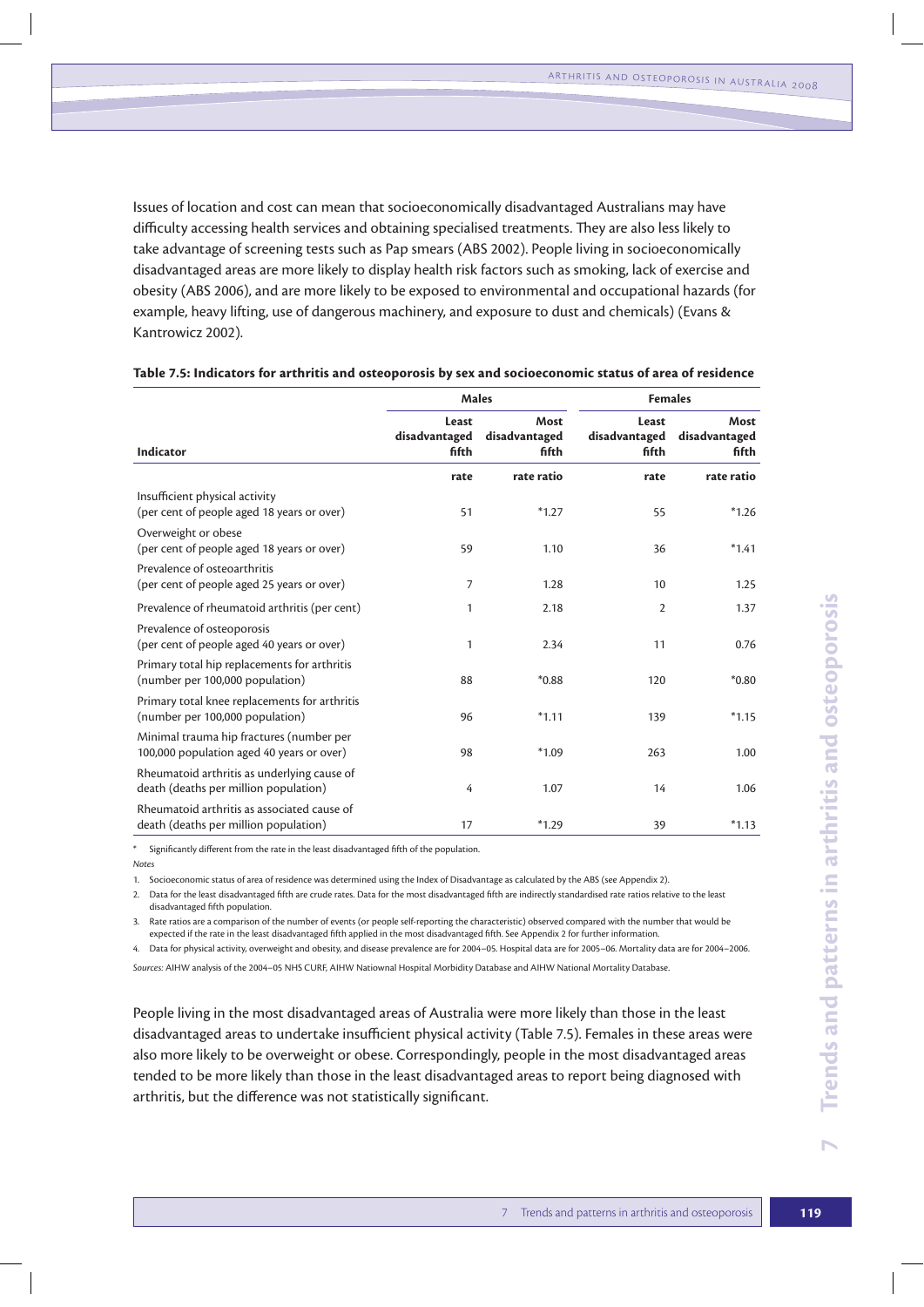Males living in the most disadvantaged areas were more likely than those living in the least disadvantaged areas to experience a minimal trauma hip fracture, but there was no difference among females. Interestingly, people living in the most disadvantaged areas of Australia were less likely than those in the least disadvantaged areas to undergo a hip replacement for arthritis but more likely to undergo a knee replacement.

## **References**

ABS (Australian Bureau of Statistics) 2002. 2001 National health survey: summary of results. ABS cat. no. 4364.0. Canberra: ABS.

ABS 2006. 2004–05 National health survey: summary of results, Australia. ABS cat. no. 4364.0. Canberra: ABS.

ABS & AIHW (Australian Institute of Health and Welfare) 2008. The health and welfare of Australia's Aboriginal and Torres Strait Islander peoples. ABS cat. no. 4704.0. AIHW cat. no. IHW 21. Canberra: ABS.

AIHW: Rahman N, Bhatia K & Penm E 2005. Arthritis and musculoskeletal conditions in Australia, 2005. Cat. no. PHE 67. Canberra: AIHW.

AIHW 2008a. Australia's health 2008. Cat. no. AUS 99. Canberra: AIHW.

AIHW 2008b. Rural, regional and remote health: indicators of health status and determinants of health. Cat. no. PHE 97. Canberra: AIHW.

Booth M, Okely AD, Denney-Wilson E, Yang B, Hardy L & Dobbins T 2006. NSW schools physical activity and nutrition survey (SPANS) 2004. Sydney: NSW Department of Health.

Cole TJ, Bellizzi MC, Flegal KM & Dietz WH 2000. Establishing a standard definition for child overweight and obesity worldwide: international survey. British Medical Journal 320:1–6.

Dunsmuir R, Allan D & Davidson L 1996. Increased incidence of primary total hip replacement in rural communities. British Medical Journal 313:1370.

Evans G & Kantrowicz E 2002. Socioeconomic status and health: the potential role of environmental risk exposure. Annual Review of Public Health 23:303–31.

Gabriel SE, Crowson CS, Kremers HM, Doran MF, Turesson C, O'Fallon WM et al. 2003. Survival in rheumatoid arthritis. A population-based analysis of trends over 40 years. Arthritis and Rheumatism 48:54–8.

Hands B, Parker H, Glasson C, Brinkman S & Read H 2004. Results of Western Australian child and adolescent physical activity and nutrition survey 2003 (CAPANS). Physical activity technical report. Perth: Western Australian Government.

Kvien TK 2004. Epidemiology and burden of illness of rheumatoid arthritis. Pharmacoeconomics  $22:1 - 12.$ 

Magarey AM, Daniels LA & Boulton TJC 2001. Prevalence of overweight and obesity in Australian children and adolescents: reassessment of 1985 and 1995 data against new standard international definitions. Medical Journal of Australia 174:561–4.